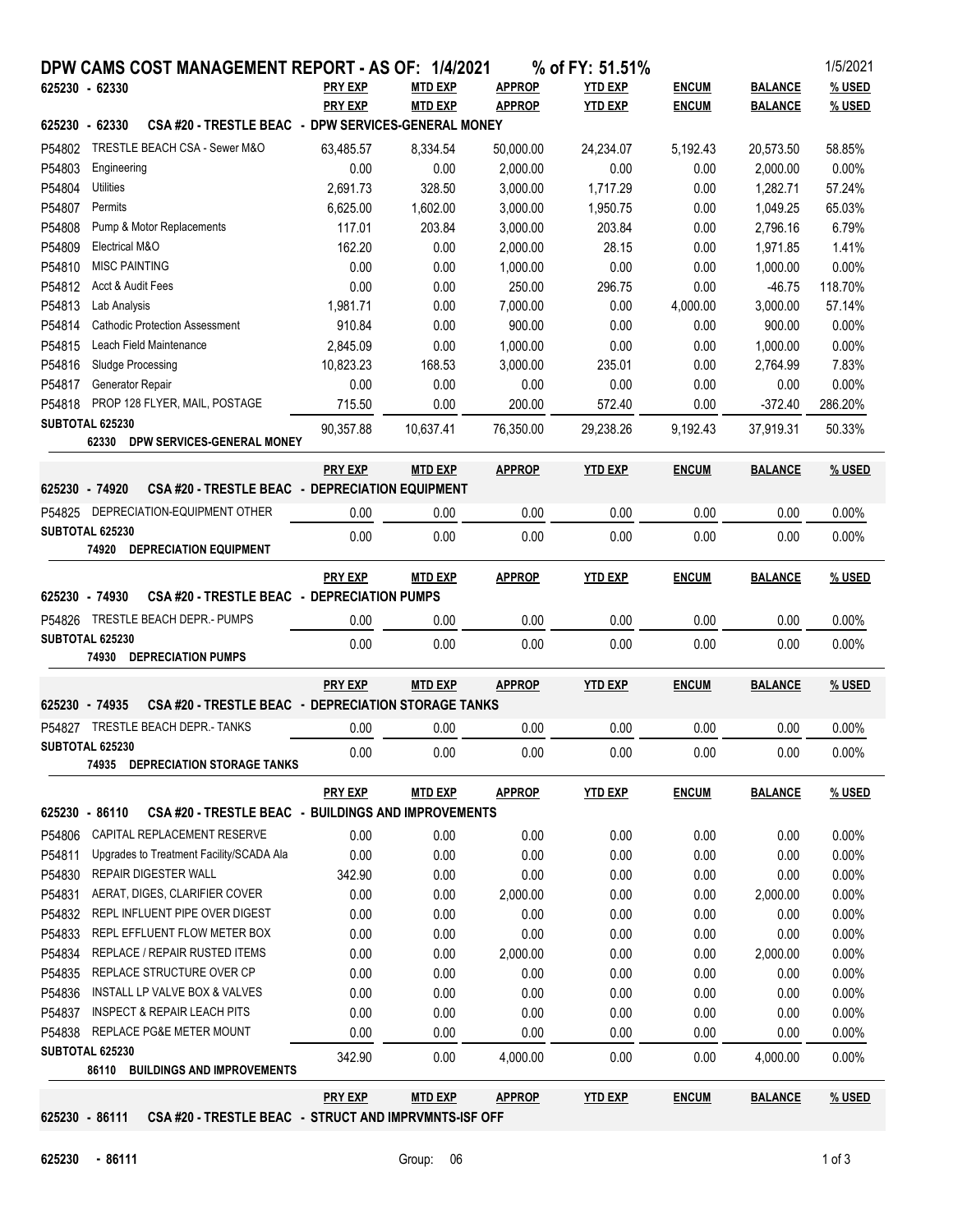| DPW CAMS COST MANAGEMENT REPORT - AS OF: 1/4/2021         |                |                |               | % of FY: 51,51% |              |                | 1/5/2021 |
|-----------------------------------------------------------|----------------|----------------|---------------|-----------------|--------------|----------------|----------|
| 625230 - 86111                                            | <b>PRY EXP</b> | <b>MTD EXP</b> | <b>APPROP</b> | <b>YTD EXP</b>  | <b>ENCUM</b> | <b>BALANCE</b> | % USED   |
| S & I Budget Offset<br>P54897                             | 0.00           | 0.00           | $-4.000.00$   | 0.00            | 0.00         | $-4.000.00$    | $0.00\%$ |
| SUBTOTAL 625230<br>STRUCT AND IMPRVMNTS-ISF OFFS<br>86111 | 0.00           | 0.00           | $-4.000.00$   | 0.00            | 0.00         | $-4.000.00$    | $0.00\%$ |
| TOTAL 625230 CSA #20 - TRESTLE BEACH                      | 90.700.78      | 10.637.41      | 76.350.00     | 29.238.26       | 9.192.43     | 37.919.31      | 50.33%   |
| <b>GROUP TOTAL - 06</b>                                   | 90.700.78      | 10.637.41      | 76.350.00     | 29.238.26       | 9.192.43     | 37.919.31      | 50.33%   |